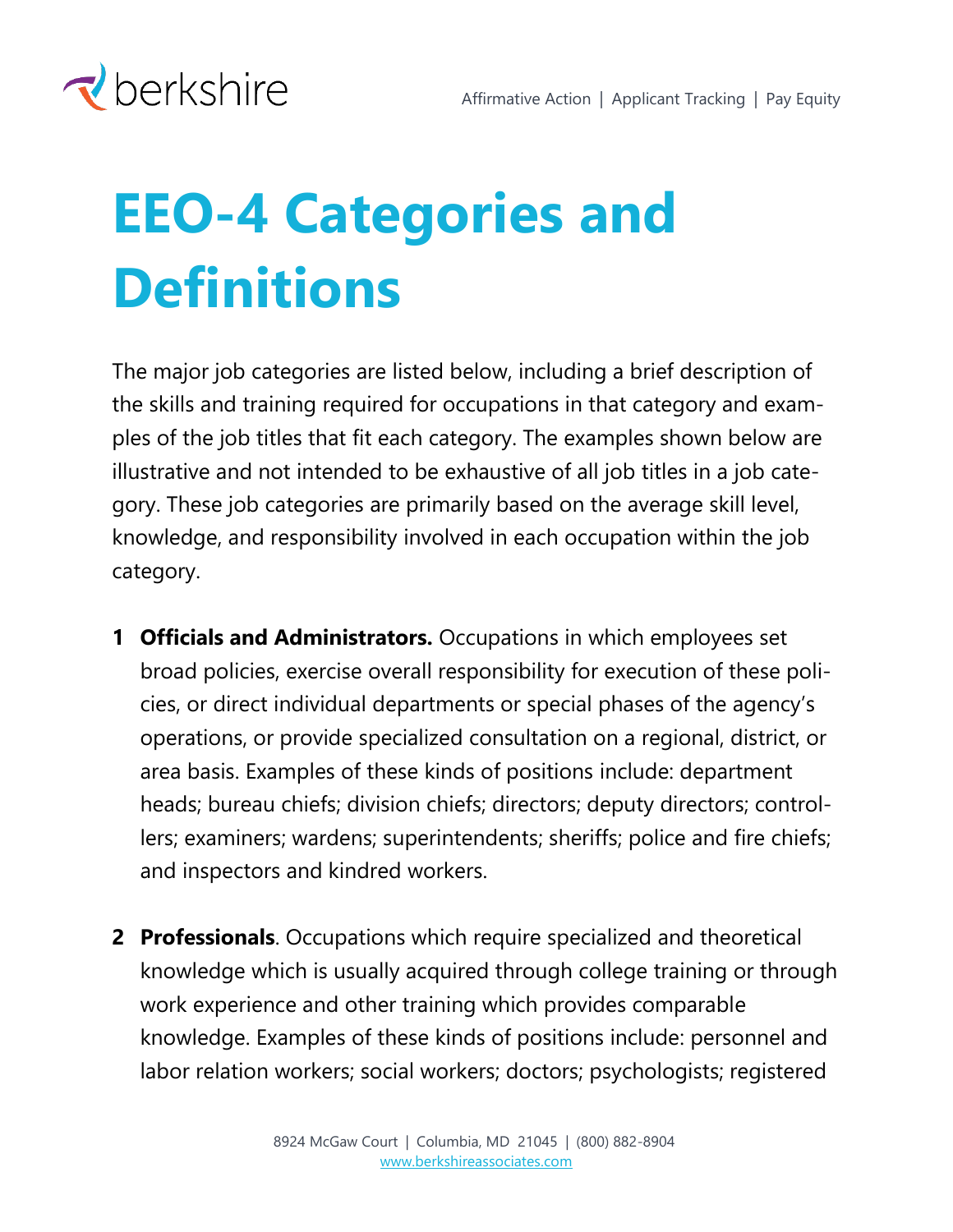

nurses; economists; dieticians; lawyers; system analysts; accountants; engineers; employment and vocational rehabilitation counselors; teachers or instructors; police and fire captains; and lieutenants and kindred workers.

- **3 Technicians**. Occupations which require a combination of basic scientific or technical knowledge and manual skills which can be obtained through specialized post-secondary school education or through equivalent onthe-job training. Examples of these kinds of positions include: computer programmers and operators; craftsmen; surveyors; licensed practical nurses; photographers; radio operators; technical illustrators; highway technicians; technicians (medical, dental, electronic, physical sciences); assessors; inspectors; police and fire sergeants; and kindred workers.
- **4 Protective Service Workers**. Occupations in which workers are entrusted with public safety, security, and protection from destructive forces. Examples of these kinds of positions include: police patrol officers; fire fighters; guards; deputy sheriffs; bailiffs; correctional officers; detectives; marshals; harbor patrol officers; and kindred workers.
- **5 Paraprofessionals**. Occupations in which workers perform some of the duties of a professional or technician in a supportive role, which usually requires less formal training and/or experience than normally required for professionals or technical status. Such positions may fall within an identified pattern of staff development and promotion under a "New Careers" concept. Examples of these kinds of positions include: library assistants; research assistants; medical aides; child support workers; police auxiliary; welfare service aids; recreation assistants; homemaker aides; home health aides; and kindred workers.